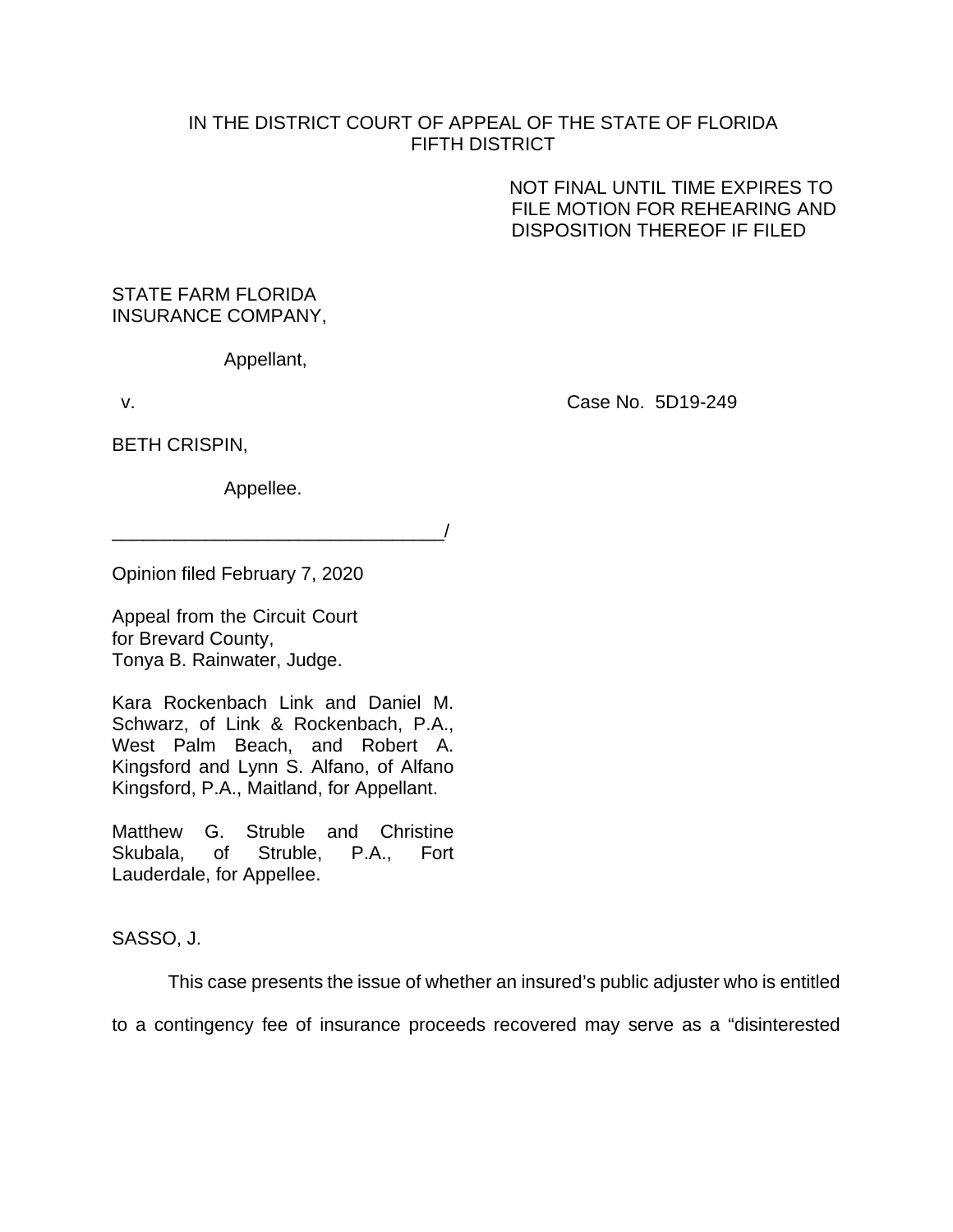appraiser" as required by an insurance contract's alternative dispute resolution process.

We answer that question in the negative and reverse the final decree on appeal.

## BACKGROUND

State Farm issued Beth Crispin a homeowner's insurance policy that provides for

an alternative dispute resolution process—appraisal—to set a disputed amount of loss.

The contract mandates a procedure for the appraisal process and states in relevant part:

Appraisal: If you and we fail to agree on the amount of loss, either party can demand that the amount of the loss be set by appraisal.

. . . .

Each party will select a qualified, **disinterested appraiser** and notify the other of the appraiser's identity within 20 days of receipt of the written demand.

(Emphasis added). In September 2017, Crispin submitted a claim under the policy and retained a public adjuster to assist with the claim. Per her agreement with the adjuster, the adjuster was to serve as Crispin's "agent and representative . . . to adjust, appraise, advise and assist in the settlement of the loss locate[d] at [Crispin's property]." As payment, the agreement provided that his company was entitled to a ten percent contingency fee.

After State Farm issued payment to Crispin for a loss covered under the policy, the adjuster advised State Farm that Crispin was invoking the policy's appraisal provision. Crispin then selected the adjuster as her appraiser. State Farm objected, arguing that the adjuster was "not disinterested with respect to [Crispin's] claim." Ultimately, Crispin filed a petition for declaratory relief seeking a declaration that the adjuster could serve as her appraiser under the terms of the policy. The trial court granted the petition and entered a final decree in favor of Crispin in an unelaborated order.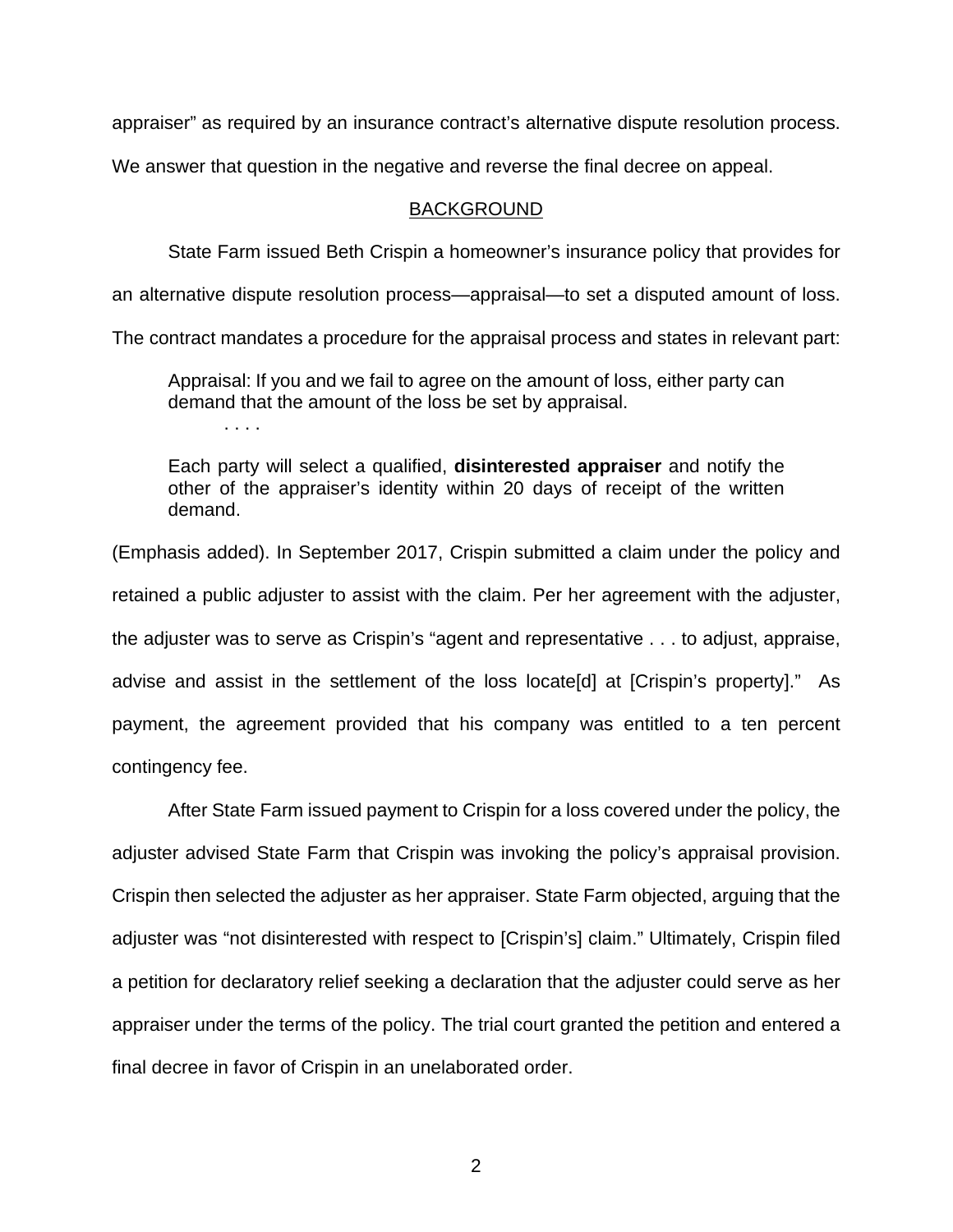#### STANDARD OF REVIEW

Because the trial court's determination in this case rests on a question of law, our review is de novo. *Reform Party of Fla. v. Black*, 885 So. 2d 303, 310 (Fla. 2004).

### ANALYSIS

This case turns on the meaning of "disinterested" as contemplated by the parties' contractual agreement. "Where the language in an insurance contract is plain and unambiguous, a court must interpret the policy in accordance with the plain meaning so as to give effect to the policy as written." *Allstate Ins. Co. v. Orthopedic Specialists*, 212 So. 3d 973, 975-76 (Fla. 2017) (citing *Wash. Nat'l Ins. Corp. v. Ruderman*, 117 So. 3d 943, 948 (Fla. 2013)). In doing so, we give an undefined contractual term its plain and ordinary meaning. *Barcelona Hotel, LLC v. Nova Cas. Co.*, 57 So. 3d 228, 230-31 (Fla. 3d DCA 2011) (citing *State Farm Fire & Cas. Co. v. Metro. Dade Cty.*, 639 So. 2d 63, 66 (Fla. 3d DCA 1994)). And we are mindful that we may not "rewrite contracts, add meaning that is not present, or otherwise reach results contrary to the intentions of the parties." *Intervest Constr. of Jax, Inc. v. Gen. Fid. Ins. Co.*, 133 So. 3d 494, 497 (Fla. 2014) (quoting *Taurus Holdings, Inc. v. U.S. Fid. & Guar. Co.,* 913 So. 2d 528, 532 (Fla. 2005)).

Applying this framework, our sister court recently considered the precise issue presented in *State Farm Florida Insurance Co. v. Valenti*, 44 Fla. L. Weekly D2953 (Fla. 4th DCA Dec. 11, 2019). Evaluating the same contractual provision and nearly identical facts, the *Valenti* court concluded, based on the actions of the insured's appraiser combined with his financial interest, that the insured's public adjuster in that case was not "disinterested." We agree and conclude that Crispin's adjuster was not disinterested as contemplated by the parties' contract. We write to explain though, as Judge Kuntz did in

3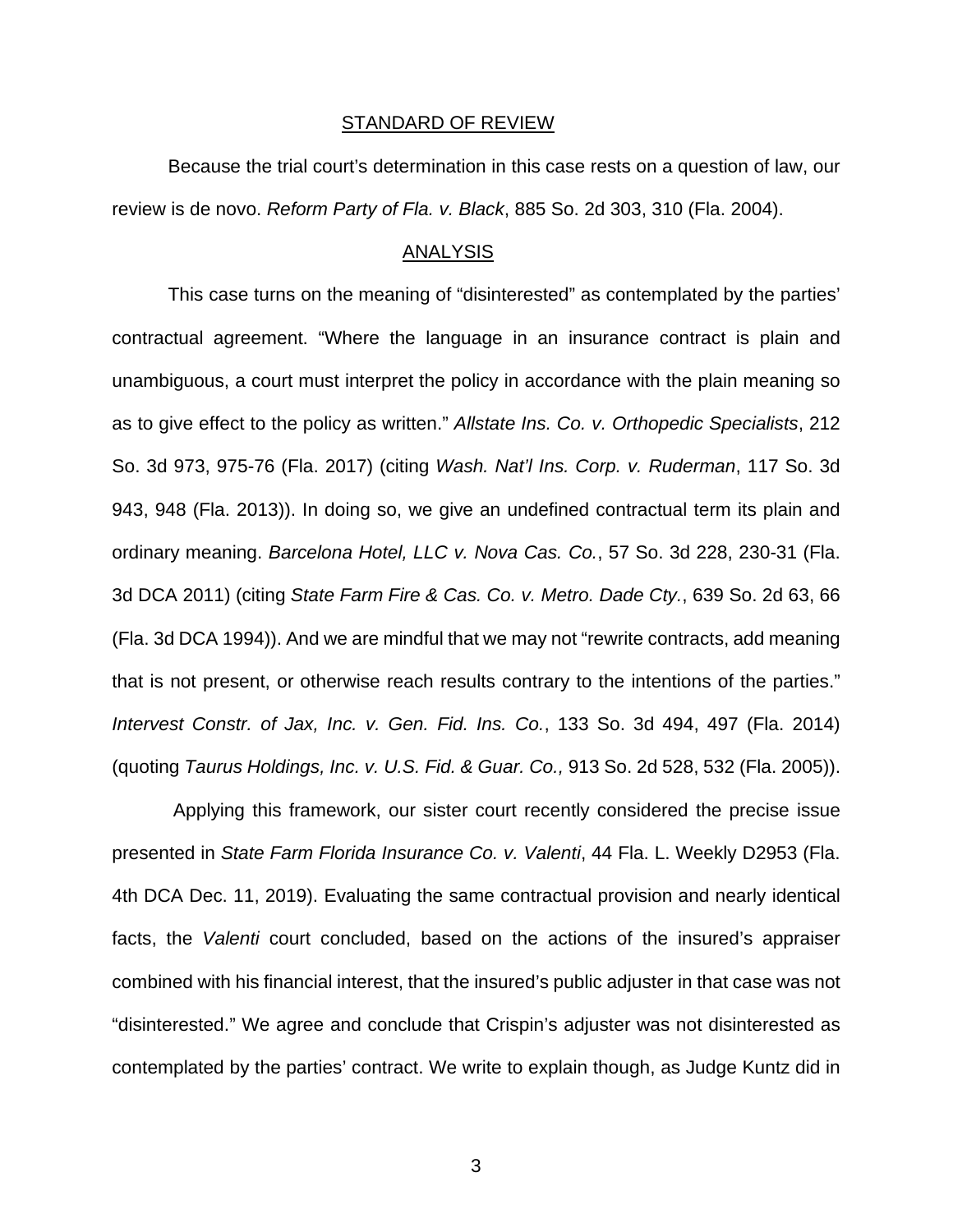his concurring opinion, that an appraiser is not disinterested in an insurance claim if the appraiser is entitled to a percentage of the recovery from the same insurance claim. *See id.* at D2955 (Kuntz, J., concurring specially) ("It is simple: [a] person with a direct financial interest in the outcome is not disinterested.").

Our decision is consistent with our holding in *Florida Insurance Guaranty Ass'n v. Branco*, 148 So. 3d 488, 490 (Fla. 5th DCA 2014), in which we previously contemplated the meaning of "disinterested" in the context of an insurance contract. In *Branco*, this Court addressed whether an insured's attorney could serve as an appraiser under a contract requiring each party in the appraisal process to choose a "competent and disinterested appraiser." 148 So. 3d at 491. This Court noted that the policy provision requiring selection of a disinterested appraiser "expresse[d] the parties' clear intention to restrict appraisers to people who are, in fact, disinterested." *Id.* at 496. Considering the duty of loyalty owed by an attorney to a client, this Court concluded that "attorneys may not serve as their clients' arbitrators or appraisers when 'disinterested' arbitrators or appraisers are bargained for." *Id.*

The reasoning in *Branco* applies equally to the insurance contract between State Farm and Crispin. As in *Branco*, the parties here have bargained for the selection of a "disinterested appraiser." As in *Branco*, the parties' contract does not define the term "disinterested." Nevertheless, we can discern a clear meaning by interpreting the term "disinterested" according to its plain and ordinary meaning. And any ordinary meaning of the term "disinterested" precludes a financial stake in the outcome. *See Merriam-Webster's Collegiate Dictionary* 358 (11th ed. 2003) (defining "disinterested" as "not having the mind or feelings engaged," "no longer interested," and "free from selfish motive

4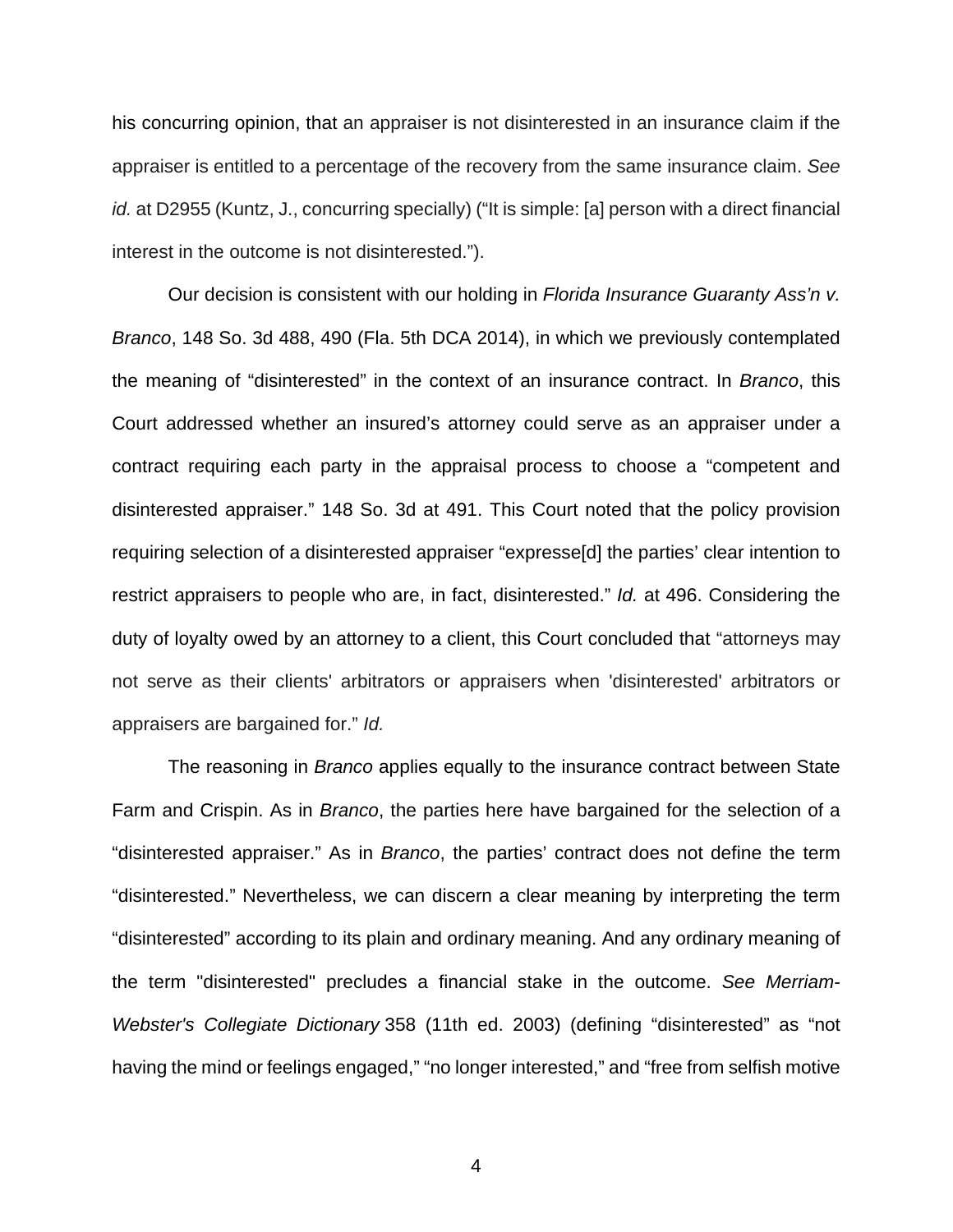or interest"); *The American Heritage Dictionary of the English Language* 518 (5th ed. 2016) (defining "disinterested" as "[f]ree of bias and self-interest; impartial," and, in usage note, elaborating that "[t]raditionally, disinterested can only mean 'having no stake in an outcome'") (emphasis removed); Bryan A. Garner, *Garner's Modern English Usage* 290 (4th ed. 2016) (noting that "[a] disinterested observer is not merely 'impartial' but has nothing to gain from taking a stand on the issue in question").

Crispin, relying on *Rios v. Tri-State Insurance Co.*, 714 So. 2d 547 (Fla. 3d DCA 1998), argues, inter alia, that her contingent fee appraiser qualifies as a "competent, independent appraiser." "Independent," however, carries a very different meaning than "disinterested." *Compare Independent*, Black's Law Dictionary (10th ed. 2014) (defining "independent" as "not subject to the control or influence of another"), *with Disinterested*, Black's Law Dictionary (10th ed. 2014) (defining "disinterested" as "[f]ree from bias, prejudice, or partiality . . . not having a pecuniary interest in the matter at hand"). Thus, *Rios* is not instructive. And the distinction between the terms "independent" and "disinterested," in our view, is legally significant. As such, we disagree to the extent the Third District reached a contrary conclusion in *Galvis v. Allstate Insurance Co.*, 721 So. 2d 421, 421 (Fla. 3d DCA 1998).

In sum, we conclude that "disinterested" is unambiguous, and its plain meaning excludes those with a pecuniary interest in the outcome. Consequently, Crispin's selected appraiser, who was entitled to a ten percent contingency fee of any proceeds received in the disputed claim, cannot serve as her appraiser pursuant to the parties' bargained-for agreement.

#### REVERSED.

5